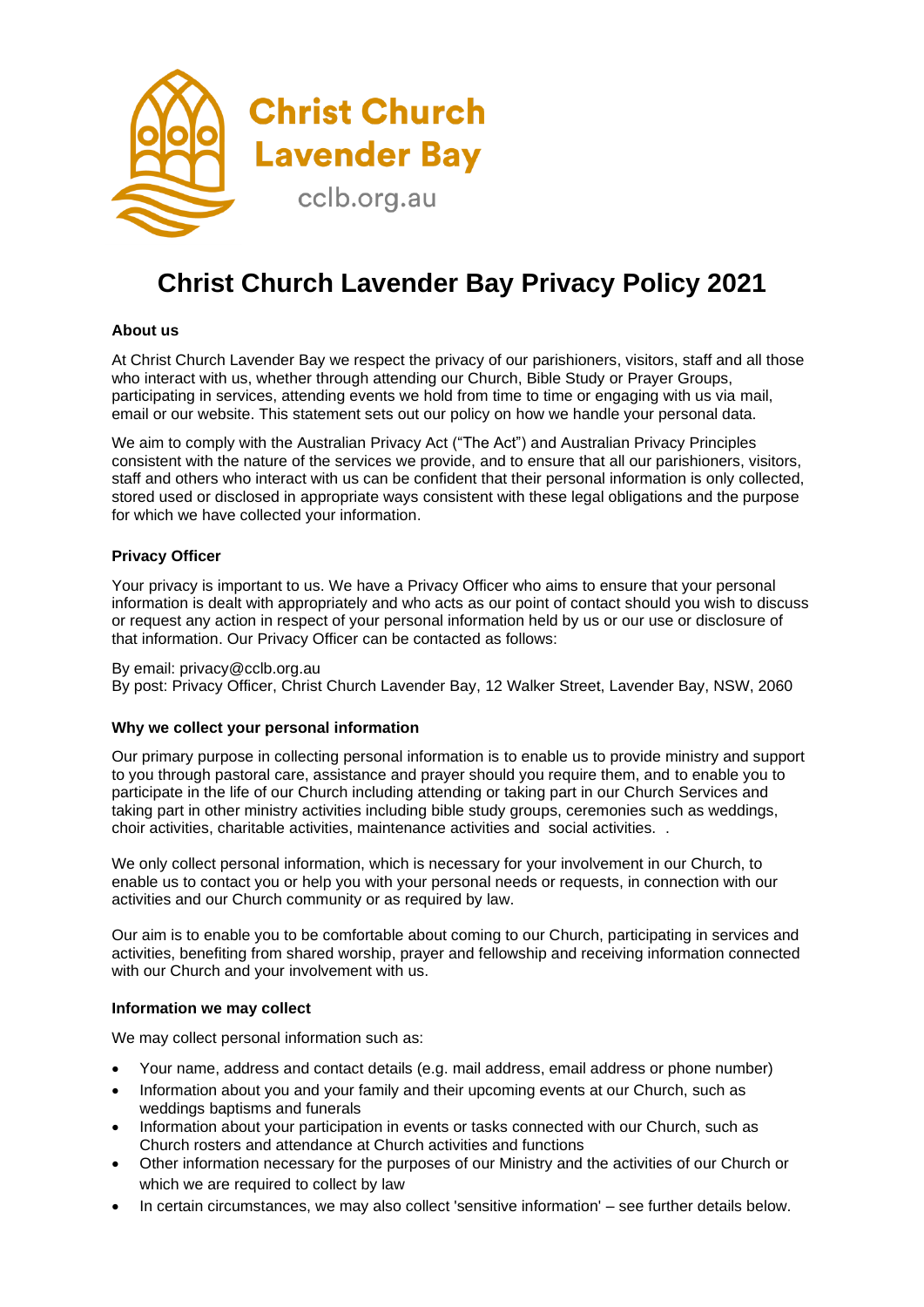

We may also collect information from you in writing, by email or telephone, speaking to you or by you completing a form or a 'Lavender Card' with your personal details.

Unless required by law (such as with COVID-19 related temporary reporting requirements), you do not have to provide your personal information to us in order to attend our Church Services, but it will assist us in our ministry to you, for example if you would like to arrange a visit by our clergy, or you would like to have your name added to a list for prayers, to participate in certain Church social events or to receive our regular newsletters.

For members of our Congregation, we offer individual name tags for use (when legally permitted) during our services. This makes it easier for people to interact with others in our Church. However, you are not required to use a name tag, or to identify yourself when you come to our Church or contact us via our website.

## **Sensitive Information**

In the course of providing you with ministry and support to you through pastoral care, assistance, prayer, and services in our Church we may collect certain personal information which is 'sensitive information' from you.

'Sensitive information' is a particular kind of personal information and includes, amongst other things:

- religious beliefs or affiliations
- membership of a professional or trade association
- health information about an individual

We will only collect sensitive information that you choose to provide to us or when it is necessary in order for us to assist you. For example, this may be:

- to provide you with special services or assistance, such as assistance in access to the Church
- in the case of illness, trauma, injury or emergency or other serious events
- for the purposes of prayer, visits, pastoral care or other services or support if you wish us to do so
- in the case of you or your children or grandchildren, for the purpose of providing appropriate care for children at Sunday School
- where required by law or where necessary for your health and safety or the health and safety of others
- 'in the case of staff and volunteers serving during Church services or Church social events, for the purpose of determining vaccination status'.

### **Use and disclosure of your personal information**

We will only use or disclose your personal information for:

- the primary purpose for which it was collected, namely providing ministry and pastoral care to you
- assisting you with your participation in our Church life, Services and activities
- other reasonable purposes relating to our Church and your involvement in our Church community
- otherwise with your consent or as required by law

Some specific examples of such uses and disclosures include:

- contacting you by mail, telephone, email, as and when appropriate, given the preferences you have notified to us
- where you have added your name to a Church roster, this may appear on rosters, prayer notes or weekly service sheets are made available from time to time in printed form (unless health regulations direct otherwise) to church members and any visitors who attend our church services. The rosters are also available on the Church website (in the section for Church members on the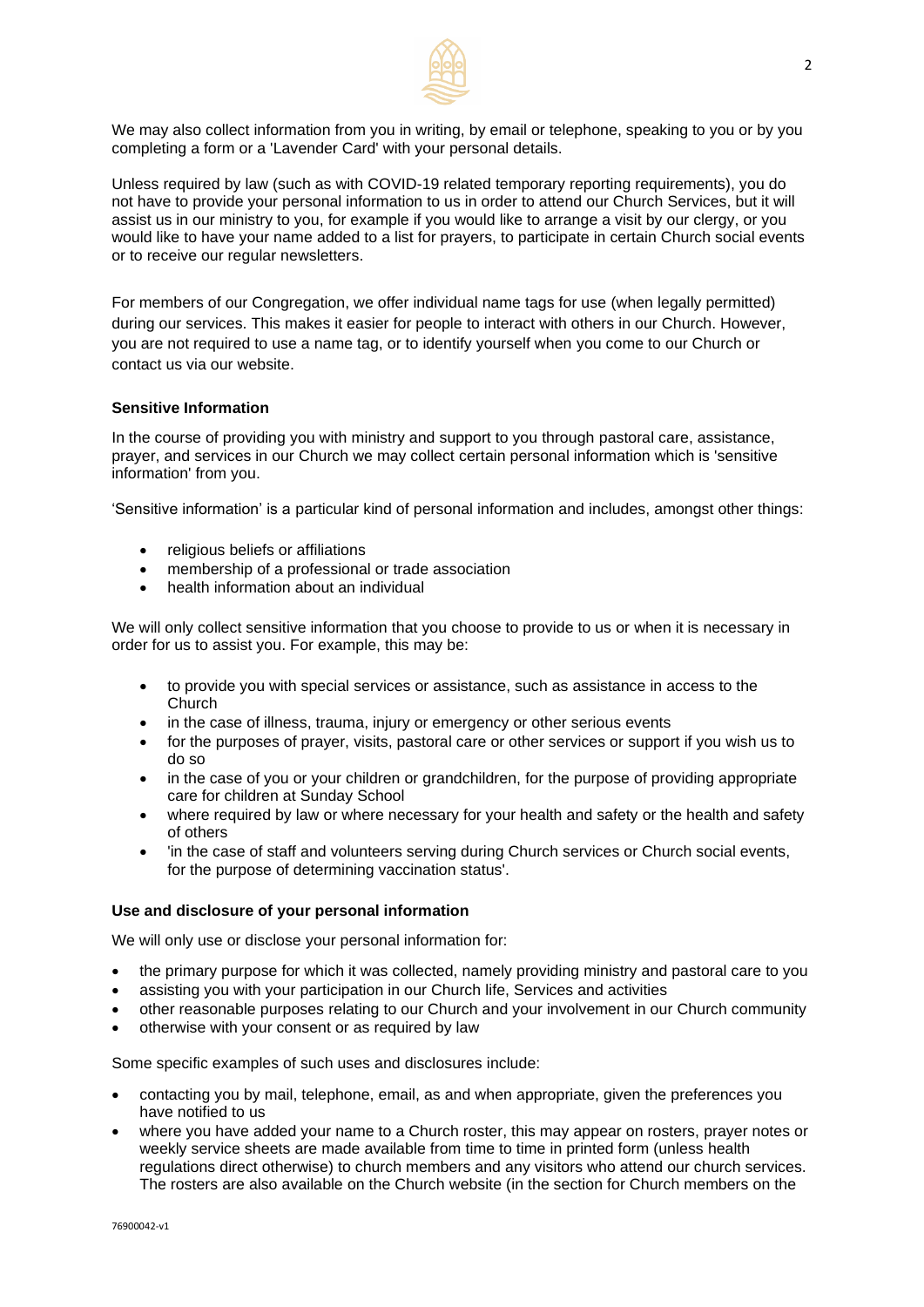

website accessible only by username and password OR/ accessible only on request by Church members).

- where you have added your name to a list of volunteers to participate in an activity, your name and phone number and email address may be shared with other volunteers
- including your name and phone number in an emergency contact list if you have consented
- including your photograph, your name and other personal information about you in the Church newsletters or on the Church website if you have expressly agreed to this
- arranging for other parishioners to contact you about Church related matters if you have consented
- for the purposes of maintaining safe ministry and compliance records and ensuring we meet our Working with Children obligations
- drawing up official Parish documents
- incident reports and making insurance claims
- maintaining Work Health Safety records
- to meet our legal obligations and allow us to discharge our duty of care

There are some circumstances where we may use or share personal information for other purposes, without seeking your consent and sharing information, such as:

- where we reasonably believe this is necessary to reduce or prevent a threat to a person's life, health or safety or a serious threat to public health or safety;
- we are investigating or reporting on suspected unlawful activity, improper conduct or other improper behaviour or breach of obligations;
- where the use or disclosure is required or authorised by law; or
- for law enforcement, public revenue protection, prevention of crime or injury;
- where necessary or required by law in connection with court or tribunal proceedings;

We do not make mailing lists available to third parties.

A circular or group email to all church members with information about the life of the church, roster information or general information, for example a letter from the Archbishop, will be sent on a BCC basis.

### **Photography, Video Recording and Live Streaming**

We may from time to time take photos or make video recordings in our Church, the Church grounds, or during functions or events held by the Church. (Our practice is to live stream all our Church services and make them available on the Church website.) We may use these images to enable our congregation and others who are associated with our Church to stay in touch and be informed of events. Photos or images may be displayed in the Church or published in our Newsletter or on our website.

Video recordings may include parts of our Services such as the sermon, for the purpose of enabling those members of the congregation who are not able to attend in person to see the Service or parts of the Service and these recordings may be included on our website. We understand that some people may not wish to have their images recorded or used.

When the Church service is being recorded, we will advise you by signage in the Church the location of the area of the Church which will not be filmed.

If you do not want images of you to be recorded or used, please contact one of our Wardens, the Rector or the Privacy Officer and let them know. Please utilise the Opt Out form for long term notification.

#### **Data Security and Storage**

We protect your details through encryption, firewalls, and secure locations and buildings and computer security systems.

76900042-v1 We will take reasonable steps to protect the personal data that we hold from misuse, loss or unauthorised access, misuse, alteration or disclosure. This includes appropriate technical and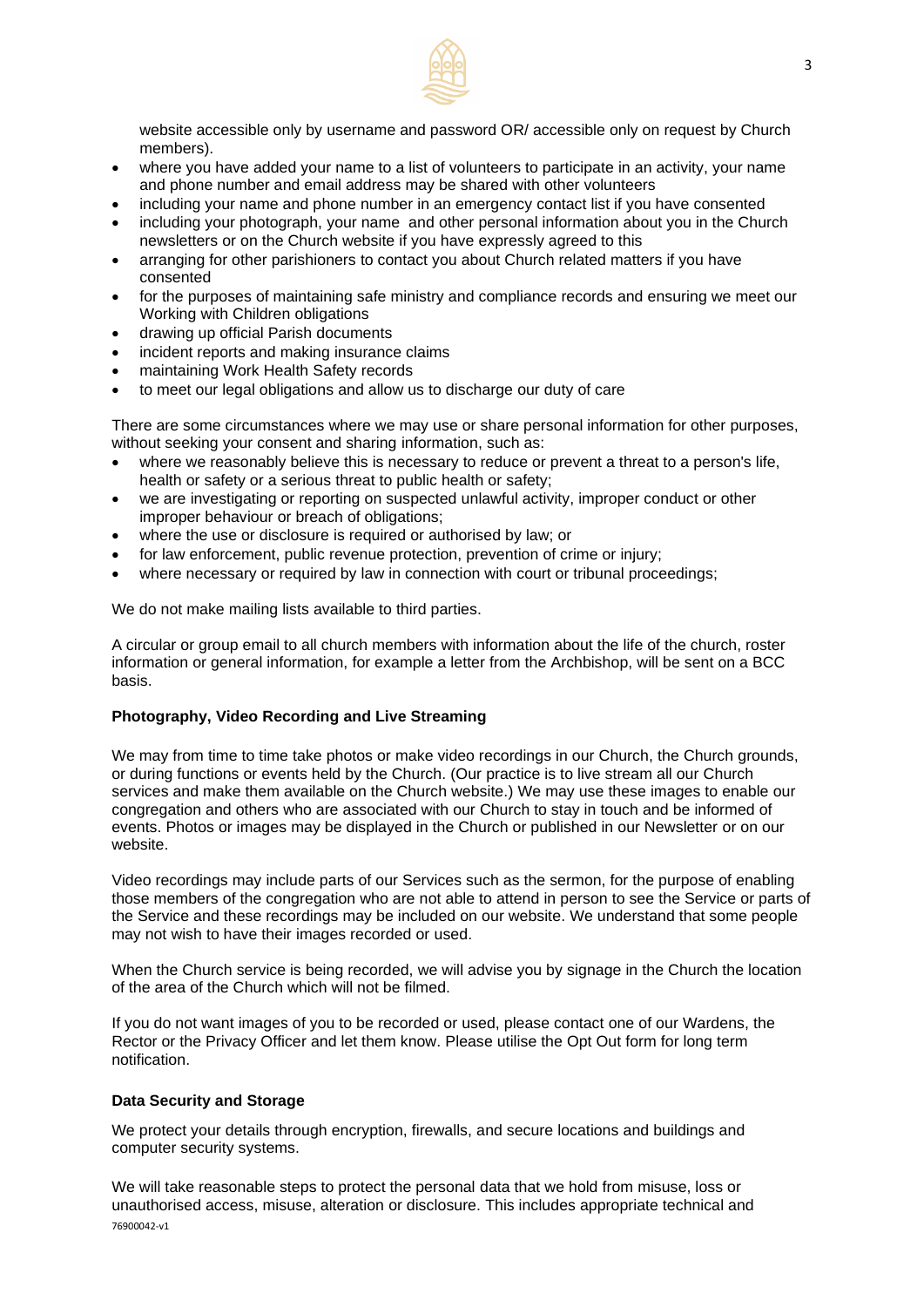

organisational security measures and we will implement reasonable policies and procedures regarding data retention and destruction. Access to information held is limited only to the rector, parish administration staff and wardens.

We remind you that the internet is an unsecured means of transfer and any personal data you transmit to us by this method is at your own risk.

#### **Your Information**

#### *Access to your information*

You can request access to your personal information that we hold. Such requests should be directed to our Privacy Officer and we will respond within a reasonable period after the request is made. We may require you to complete a written application and verify your identity. If your request for information is complex we may ask you for more details about the specific information that you wish to access.

You should also anticipate that it may take some time to process your application for access as there may be a need to retrieve information from storage and review information in order to determine what information may be provided.

## *Requests for correction of your personal data*

You can request correction of the personal information that we hold about you. Such requests should be directed to our Privacy Officer and we will respond within a 14 day period after the request is made. You will not be charged a fee in relation to requests to correct your personal information. We may require you to complete a written application and verify your identity.

#### **Keeping your personal information up to date**

If your personal information changes, please contact our Privacy Officer and we will update and correct the information that we hold, subject to the remainder of this policy. We may also contact you from time to time to check that the information you have provided is still correct, relevant, up-to-date, complete, and not misleading.

#### **Third Party Websites/Databases**

Links on our website to third party websites are provided solely as a convenience to you. We are not responsible for any of these sites, their content or their usage of your personal information.

#### **Questions and Complaints**

Our aim is to ensure you are comfortable with the way we collect and use your personal information. If at any time you are concerned about how we collect and use your personal information please let the Rector, one of our Wardens or our Privacy Officer know.

Any complaints about alleged privacy breaches should be directed to our Privacy Officer in writing. We will endeavour to resolve your complaint within a reasonable timeframe. We will notify you in writing of the outcome of our enquiries and investigations into your complaint.

#### **Changes to This Policy**

We may make changes to this policy from time to time for any reason. We will publish those changes on our website at [www.cclb.org.au](http://www.cclb.org.au/) [hyperlink this address]. Any questions or queries regarding this policy should be directed to our Privacy Officer.